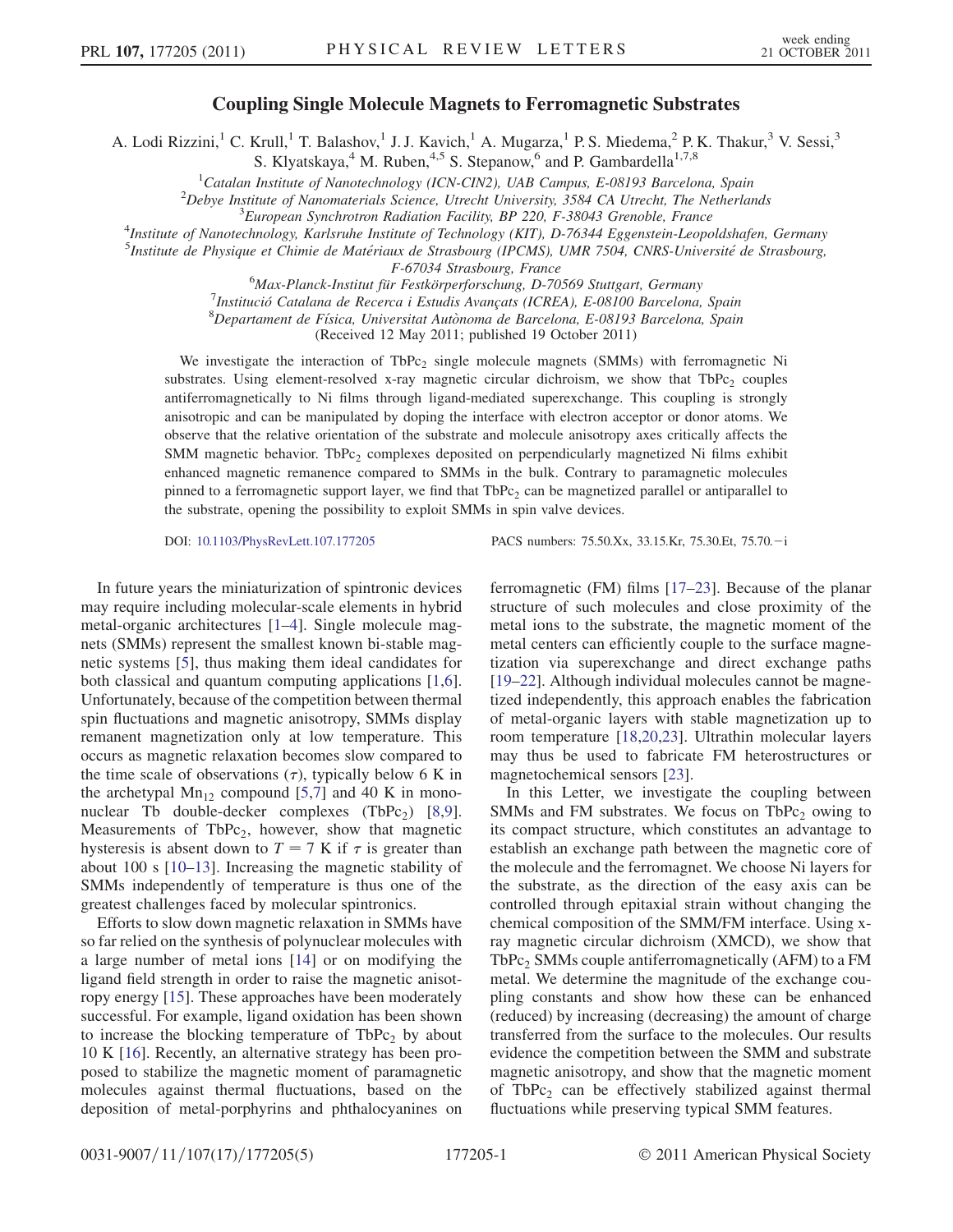The experiments were performed at beam line ID08 of the European Synchrotron Radiation Facility (ESRF). The samples were prepared in situ by molecular beam evaporation of TbPc<sub>2</sub> on Ni films in ultrahigh vacuum. The TbPc<sub>2</sub> coverage was  $0.05 \pm 0.02$  monolayers (ML). FM<br>films with out-of-plane (OP) and in-plane (IP) magnetic films with out-of-plane (OP) and in-plane (IP) magnetic anisotropy were obtained by deposition of 13 ML of Ni on  $Cu(100)$  and 6 ML of Ni on Ag $(100)$  sputter-annealed single crystals, respectively [\[24,](#page-4-8)[25\]](#page-4-9). Oxidized and reduced Ni surfaces with OP magnetization were prepared by the surfactant growth of a  $c(2 \times 2)$  O phase on Ni/Cu(100) [\[26\]](#page-4-10) and by evaporating Li on TbPc<sub>2</sub>/Ni/Cu(100). TbPc<sub>2</sub> adsorbs flat on metal surfaces [\[10](#page-3-7)[,27\]](#page-4-11) as well as on oxygencovered Ni [[28](#page-4-12)]. The XMCD measurements were carried out using total electron yield detection at the  $L_{2,3}$  absorption edges of Ni and  $M<sub>4,5</sub>$  absorption edges of Tb, selectively probing the substrate  $(M_{Ni})$  and molecule  $(M_{Tb})$ magnetic moments. A magnetic field B was applied parallel to the x-ray direction at normal  $(\theta = 0^{\circ})$  and grazing  $(\theta = 70^{\circ})$  incidence to measure the OP and IP magnetiza- $(\theta = 70^{\circ})$  incidence to measure the OP and IP magnetiza-<br>tion. The time required to record a set of Tb XMCD spectra tion. The time required to record a set of Tb XMCD spectra or a hysteresis loop was about  $10<sup>3</sup>$  s, which defines the lower limit of  $\tau$  probed in this experiment. For more details about the beam line setup, sample preparation, and XMCD measurements we refer to Refs. [[10](#page-3-7),[30](#page-4-13)].

We begin by investigating the coupling of  $TbPc<sub>2</sub>$  to OP Ni films, in which case the molecule and substrate easy axes are collinear. Figure  $1(a)$  shows the Ni and Tb x-ray absorption (XAS) and XMCD spectra recorded at  $T = 8$  K after saturating the magnetization at 5 T and subsequently setting the field to zero. We observe that both Ni and Tb have a strong remanent XMCD intensity, which remains stable over the time scale of the measurements. The sign of the Tb XMCD, however, is opposite to Ni, indicating that  $M_{Tb}$  and  $M_{Ni}$  are AFM coupled. Measurements of TbPc<sub>2</sub> on IP Ni films, reported in Fig. [1\(b\),](#page-1-0) illustrate the case where the molecule and substrate easy axes are orthogonal. Although the coupling between  $TbPc<sub>2</sub>$  and Ni remains antiferromagnetic, as expected, the remanent Tb XMCD intensity along the substrate easy axis is now strongly reduced compared to the Ni XMCD. This result shows the importance of matching the substrate and SMM magnetic anisotropy properties to effectively stabilize the SMM magnetization in the absence of external magnetic fields. Notably, this is in contrast with recent theoretical calculations of  $Mn<sub>12</sub>$  on Ni, which postulate that the magnetic easy axis of the SMM-substrate system is dictated by that of the Ni layer [\[31\]](#page-4-14).

Element-resolved hysteresis loops provide further insight into the nature of SMM-substrate coupling. Figure [2\(a\)](#page-2-0) shows the out-of-plane ( $\theta = 0^{\circ}$ ) and in-plane ( $\theta = 70^{\circ}$ ) magnetization loops of the OP TbPcs/Ni/  $(\vec{\theta} = 70^{\circ})$  magnetization loops of the OP TbPc<sub>2</sub>/Ni/<br>Cu(100) sample measured by recording the XMCD  $Cu(100)$  sample measured by recording the XMCD intensity at the Ni  $L_3$  and Tb  $M_5$  edge as a function of applied field [[28](#page-4-12)]. In the low field region,  $M_{Tb}$  is aligned



<span id="page-1-0"></span>FIG. 1 (color online). XMCD measurements of TbPc<sub>2</sub> on (a) OP Ni/Cu(100) and (b) IP Ni/Ag(100) films recorded at remanence,  $T = 8$  K. Top: schematic view of the TbPc<sub>2</sub> and Ni magnetization. Middle: XAS spectra measured at the  $L_{2,3}$  edges of Ni with positive  $(I^+)$  and negative  $(I^-)$  circular polarization, and XMCD intensity  $(I^- - I^+)$ . Bottom: Tb spectra at the  $M_{4,5}$ edges. Because of the low TbPc, coverage, the Tb XAS is superimposed to a substrate-dependent background.

antiparallel to  $M_{Ni}$ , switching direction together with it [dashed lines in Fig. [2\(a\)\]](#page-2-0). Note that  $M_{Tb}$  does not present a butterfly hysteresis loop with near-zero remanence typical of  $TbPc<sub>2</sub>$  in bulk crystals and nonmagnetic substrates [\[11](#page-3-10)[,13,](#page-3-8)[32](#page-4-15)], but closely follows the square  $M_{Ni}$  loop as long as  $B < 0.1$  T. At higher field, however, the Zeeman interaction overcomes antiferromagnetic exchange, inducing a gradual rotation of  $M_{Tb}$  parallel to **B**.  $M_{Tb}$  first changes sign at  $B = B<sub>exc</sub>$ , as the external field compensates the exchange coupling to the substrate, and finally ends up parallel to  $M_{Ni}$ . A similar behavior is observed for the outof-plane (left panel) and in-plane  $M_{\text{Th}}$  (right panel), albeit the Tb remanence,  $B_{\text{exc}}$ , and the magnetization at high-field depend on the orientation of B with respect to the SMM easy axis.

The coupling between  $M_{Tb}$  and  $M_{Ni}$  is necessarily mediated by the bottom Pc ligand of  $TbPc<sub>2</sub>$ , which separates the Tb ion from the surface. This likely occurs through electrons residing or transferred into a Pc  $\pi$  orbital. Therefore, we tested the possibility of tuning the exchange interaction by modifying the amount of charge transfer between surface and molecule. This can be realized in practice by (i) preparing a  $(2 \times 2)$  O buffer layer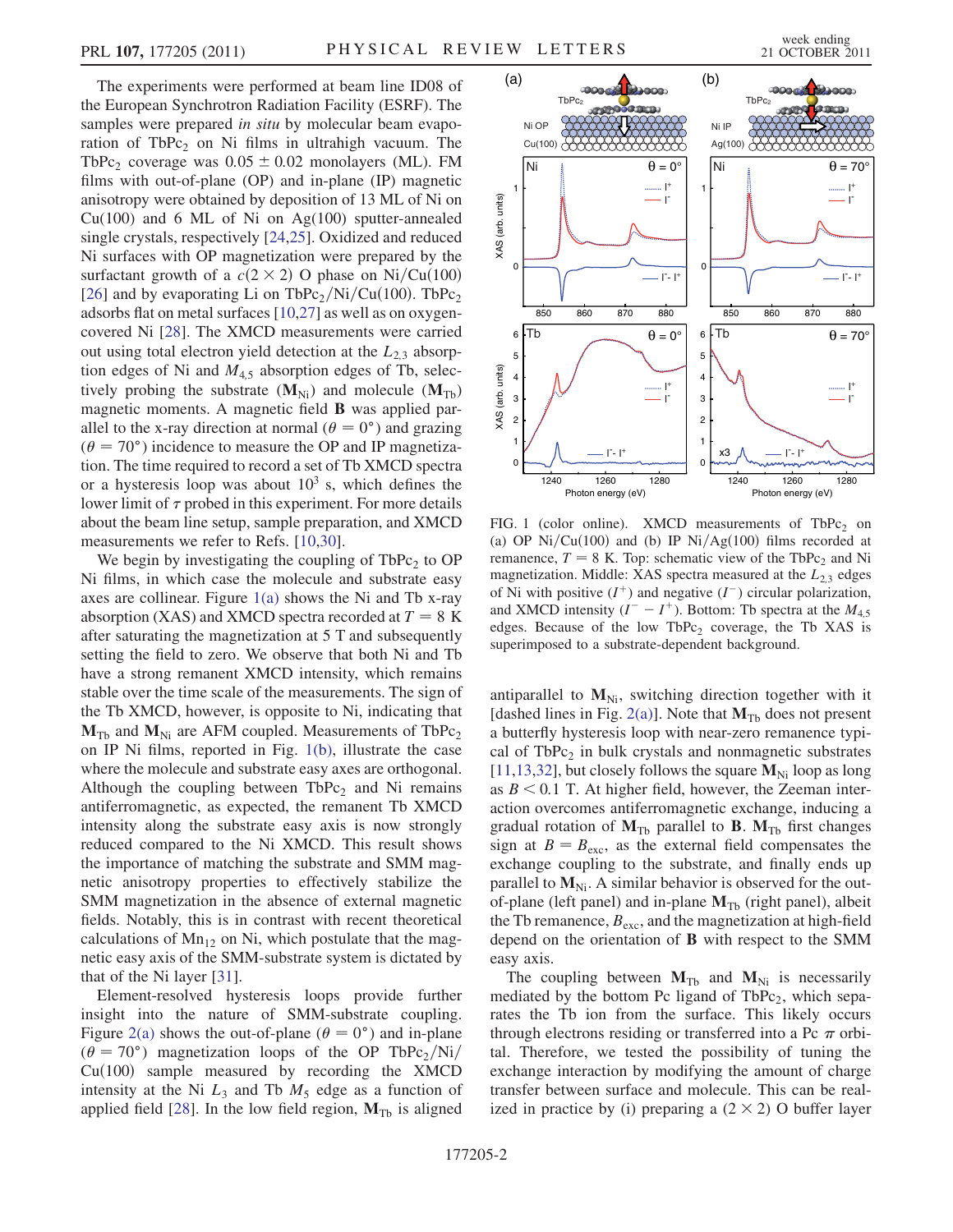<span id="page-2-3"></span>

<span id="page-2-0"></span>FIG. 2 (color online). Element-resolved hysteresis loops of Ni (top) and Tb (bottom) for (a)  $TbPc_2/Ni/Cu(100)$ , (b) TbPc<sub>2</sub>/O/Ni/Cu(100), (c) TbPc<sub>2</sub>/Li/Ni/Cu(100), and (d) TbPc<sub>2</sub>/Ni/Ag $(100)$  measured at normal (left) and grazing (right) incidence at  $T = 8$  K. The units of  $M_{\text{Ni}}$  and  $M_{\text{Tb}}$  correspond to the XMCD/XAS ratio at the  $L_3$  and  $M_5$  absorption edges, respectively [\[28\]](#page-4-12). The dashed lines in (a) show the Tb magnetization at low field normalized to  $M_{Ni}$ . The solid lines superposed to  $M_{Tb}$  are fits according to Eq. ([1](#page-2-2)).

[\[26\]](#page-4-10) between  $TbPc<sub>2</sub>$  and Ni, and (ii) "doping" the Ni surface with a strong electron donor such as Li. Although we do not control the extent of charge transfer in either case, it is safe to assume that (i) leads to oxidation and (ii) to a reduction of the Pc ligand. The reproducibility of the XMCD spectral features proves that the electronic configuration of Tb remains predominantly  $4f^8$  in either case [\[28](#page-4-12)[,29\]](#page-4-16). However, we observe a reduction of the XMCD/ XAS ratio for TbPc<sub>2</sub>/Li/Ni/Cu(100) [[28](#page-4-12)], which is consistent with moderate charge transfer into the 4f states, as would be expected due to increased occupancy of the Pc orbitals [\[12\]](#page-3-11). The effects of charge transfer on the Ni magnetization, reported in Figs. [2\(b\)](#page-2-0) and [2\(c\),](#page-2-0) are limited to changes of the coercivity, which we ascribe to modifications of the surface magnetocrystalline anisotropy energy. The magnetic behavior of  $TbPc<sub>2</sub>$ , on the other hand, changes significantly. The remanent  $M_{Tb}$  decreases strongly in TbPc<sub>2</sub>/O/Ni layers compared to TbPc<sub>2</sub>/Ni, as shown in Fig. [2\(b\).](#page-2-0) Moreover,  $B_{\text{exc}}$  varies from 0.6 T in TbPc<sub>2</sub>/O/Ni to 2.5 T in TbPc<sub>2</sub>/Li/Ni [Fig. [3\(a\)](#page-2-1)], indicating that the exchange coupling energy increases significantly with the amount of charge donated to the Pc ligand.

The competition between the intrinsic SMM properties, namely, the magnetic anisotropy, Zeeman interaction of TbPc<sub>2</sub>, and antiferromagnetic exchange to the substrate, can be described using the following Hamiltonian:

<span id="page-2-2"></span>
$$
H = \mu_B (\mathbf{L} + 2\mathbf{S}) \cdot \mathbf{B} - \lambda \mathbf{L} \cdot \mathbf{S} + V_{\text{CF}} + \hat{\mathbf{M}}_{\text{Ni}} \cdot \mathbf{K} \cdot \hat{\mathbf{S}}
$$
\n(1)

where  $\mu_B$  is the Bohr magneton, S and L the spin and orbital moments of Tb,  $\lambda = 212$  meV the spin-orbit energy, and  $V_{CF} = -B_2O_2^0 - B_4O_4^0 - B_6O_6^0$  the Tb crystal<br>field potential as a function of the Stevens operators  $O^m$ field potential as a function of the Stevens operators  $O_k^m$ . Since  $V_{CF}$  is not affected by deposition on metals [[10\]](#page-3-7), we use the same coefficients  $B_2 = 414$ ,  $B_4 = -228$ , and  $B_6 =$  $33 \text{ cm}^{-1}$  as for the free molecule, which give a magnetic anisotropy barrier of about 590 cm<sup>-1</sup> (73 meV) [[9,](#page-3-6)[33\]](#page-4-17). **K** represents the superexchange tensor between Ni and Tb, of which we consider only the diagonal out-of-plane  $K^{\perp}$  and in-plane  $K^{\parallel}$  components. The dipolar magnetic field produced by the substrate can be neglected [\[28\]](#page-4-12). We use Eq. ([1](#page-2-2)) to calculate the expectation value of  $M_{\text{Th}} =$  $-\mu_B(\langle L \rangle + 2\langle S \rangle)$  as a function of applied field and temperature and fit the curves reported in Fig. [2.](#page-2-3) The fit is restricted to the bottom  $J = L + S = 6$  multiplet of TbPc<sub>2</sub> [\[33\]](#page-4-17). For simplicity, we take  $\hat{M}_{\text{Ni}} = \pm 1$  for  $B \ge 0$ . The fit<br>has three free parameters:  $K^{\perp}$ ,  $K^{\parallel}$  and a multiplicative has three free parameters:  $K^{\perp}$ ,  $K^{\parallel}$ , and a multiplicative



<span id="page-2-1"></span>FIG. 3 (color online). (a) Exchange field  $(B<sub>exc</sub>)$  and coupling constants  $(K^{\perp}, K^{\parallel})$  derived from Fig. [2](#page-2-3) and Eq. [\(1\)](#page-2-2), respectively. (b) Temperature dependence of the remanent Ni and Tb XMCD intensity, normalized to the values at  $T = 8$  K. Solid lines represent the calculated  $M_{\text{Tb}}$  and  $M_{\text{Ni}}$  (see text).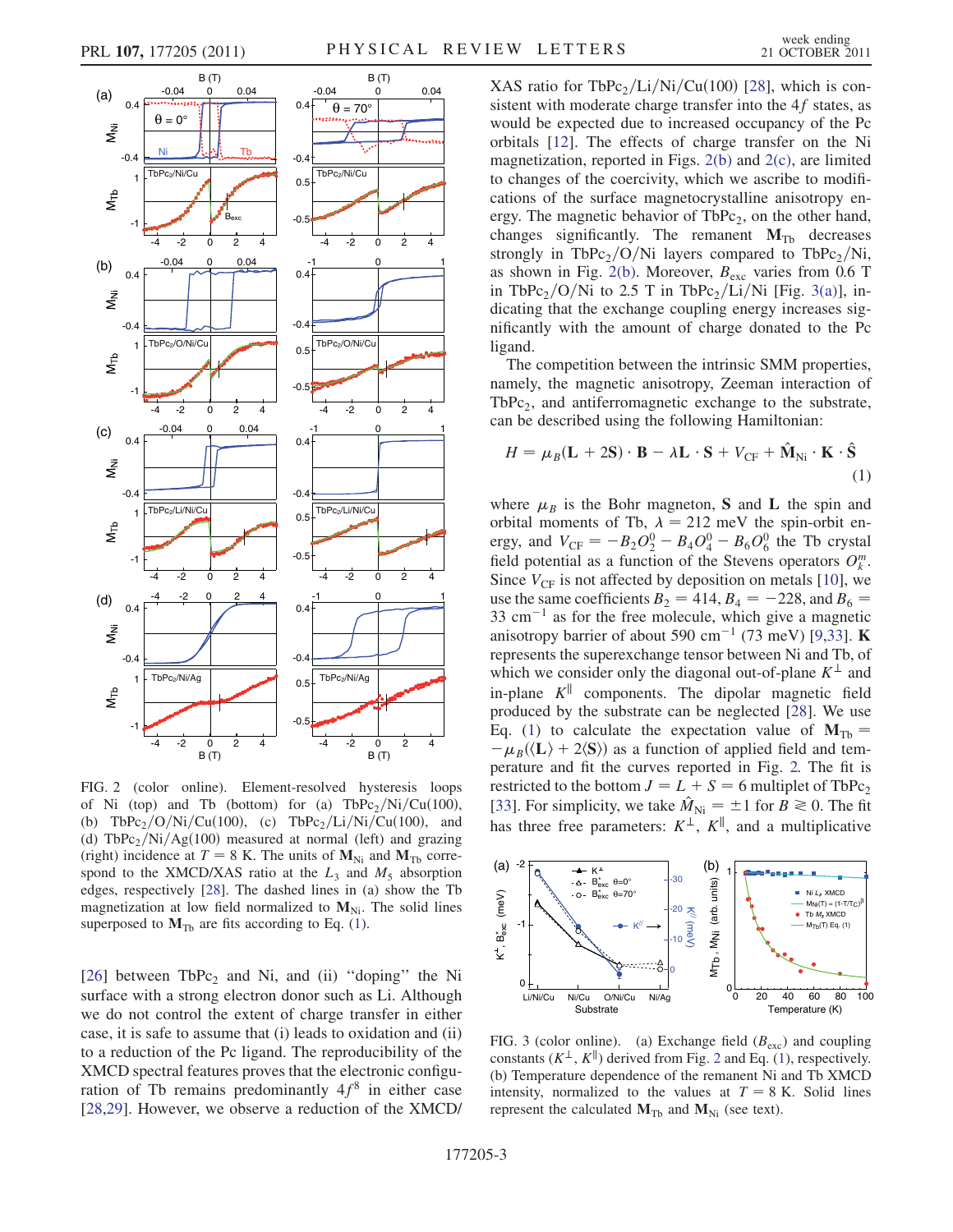factor that scales  $M_{Tb}$  to the XMCD intensity. Such parameters reduce to two when  $\theta = 0^{\circ}$  for the curves<br>shown in Figs. 2(a) 2(c) where  $K^{\parallel}$  plays no role. The shown in Figs. [2\(a\)–2\(c\),](#page-2-0) where  $K^{\parallel}$  plays no role. The results, shown as solid lines, reproduce remarkably well the easy and hard axis behavior of  $TbPc<sub>2</sub>$ , demonstrating that our model captures the main features of the interaction between SMM and OP substrates. The situation appears to be more complicated for the IP substrate [Fig. [2\(d\)\]](#page-2-0), where  $M_{Tb}$  saturates at a slower rate compared to the OP case. Presently, we cannot explain such a difference using Eq. ([1](#page-2-2)). However, we can qualitatively interpret the shape of the out-of-plane loop [left panel in Fig.  $2(d)$ ], where  $M_{\text{Tb}}$  is approximately zero up to  $B = \pm 0.7$  T. This pecu-<br>liar behavior is consistent with the fact that due to the liar behavior is consistent with the fact that, due to the strong perpendicular anisotropy, only the out-of-plane component of  $M_{Ni}$  can polarize  $M_{Tb}$ , whereas the in-plane exchange field mixes in equal amount up and down magnetic states. As long as  $M_{\text{Ni}}$  is linear with B, the outof-plane antiferromagnetic exchange term  $K^{\perp} \hat{M}_{Ni}$  compensates the Zeeman energy  $\mu_B(L + 2S)B$ , leading to  $M_{\text{Tb}} \approx 0.$ <br>Figure

Figure [3\(a\)](#page-2-1) compares the values of  $K^{\perp}$ ,  $K^{\parallel}$ , and  $B_{\text{exc}}^* =$ <br> $(I + 2S)B$  measured at  $A = 0^{\circ}$  and  $70^{\circ}$ . We observe  $\mu_B(L + 2S)B_{\text{exc}}$  measured at  $\theta = 0^{\circ}$  and 70°. We observe<br>that  $K^{\perp}$  and  $R^*$  ( $\theta = 0^{\circ}$ ) nearly match each other as that  $K^{\perp}$  and  $B_{\text{exc}}^*(\theta = 0^{\circ})$  nearly match each other, as<br>expected for an Ising-like system  $K^{\perp}$  increases by about expected for an Ising-like system.  $K^{\perp}$  increases by about a factor of 4 going from TbPc<sub>2</sub>/O/Ni to TbPc<sub>2</sub>/Li/Ni. Moreover, we find that **K** is strongly anisotropic, since  $K^{\parallel}$ is generally much greater than  $K^{\perp}$ . Such a strong superexchange anisotropy is not unusual for rare earth ions with unquenched  $L$  since the spin-orbit interaction is significant compared to  $V_{CF}$  [\[34\]](#page-4-18). In such a case, a rotation of the 4f spin carries the orbital wave functions with it, thereby significantly varying the electronic overlap with neighboring orbitals that is at the origin of superexchange.

Finally, we address the magnetic stability of  $TbPc<sub>2</sub>$  on Ni as a function of temperature. From the data reported in Fig. [2](#page-2-3), it is evident that the interaction with Ni greatly enhances  $M_{\text{Th}}$  at zero field compared to TbPc<sub>2</sub> in the bulk and on nonmagnetic substrates [\[11](#page-3-10)[,13\]](#page-3-8), where resonant quantum tunnelling between hyperfine levels prevents reaching 100% remanence [\[32\]](#page-4-15). Figure [3\(b\)](#page-2-1) shows that finite remanence is observed up to  $T = 100$  K, indicating that the coupling with Ni stabilizes  $M_{\text{Th}}$  on a time scale of the order of  $10^3$  s. The solid lines represent  $M_{\text{Tb}}(T)$  calcu-lated using Eq. ([1\)](#page-2-2) and  $M_{\text{Ni}}(T) = (1 - T/T_C)^{\beta}$ , with  $T_C =$ <br>575 K and  $\beta = 0.28 \pm 0.04$  [24]. Note that  $\mathbf{M}_{\text{av}}$  relaxes 575 K and  $\beta = 0.28 \pm 0.04$  [[24\]](#page-4-8). Note that  $\mathbf{M}_{\text{Tb}}$  relaxes<br>independently of  $\mathbf{M}_{\text{Hb}}$  as expected for a paramagnetic independently of  $M_{Ni}$ , as expected for a paramagnetic system described by Eq. ([1\)](#page-2-2) in the presence of an exchange field.

Before concluding, we provide a comparison of our results with previous measurements of paramagnetic molecules deposited on FM metal films [\[18–](#page-4-6)[23](#page-4-3)]. Unlike the above systems, the magnetic metal ion of  $TbPc<sub>2</sub>$  is separated from the surface by a complex ligand structure and has f rather than d character. The coupling of TbPc<sub>2</sub> to Ni is antiferromangetic, whereas metal-porphyrins and phthalocyanines always couple ferromagentically to bare metal surfaces either through direct exchange or by 90 superexchange [[17](#page-4-2)–[23](#page-4-3)]. Both mechanisms are unlikely to occur in SMMs because the metal centers are placed further away from the surface. Such separation also favors 180° antiferromangetic superexchange paths over 90° FM ones. Most importantly, the magnetization of metalporphyrins and phthalocyanines always mimic that of the FM substrate, whereas  $TbPc<sub>2</sub>$  and Ni clearly behave as two different magnetic systems. This is attributed to the smaller superexchange interaction of SMMs compared to planar molecules [\[20\]](#page-4-7) as well as to the strong magnetic anisotropy and large magnetic moment intrinsic to SMMs.

In summary, we have proven that SMMs couple to FM metal layers. The superexchange interaction mediating the coupling can be tuned by oxidizing or reducing the FM substrate. Element-resolved hysteresis curves reveal that the SMM magnetization depends critically on the alignment of the molecule and substrate easy axes as well as on the balance between interface-dependent superexchange and applied magnetic field. All together, our results show that SMMs behave as coupled but separate magnetic units from an underlying FM surface. The enhanced thermal stability of the TbPc<sub>2</sub> magnetic moment and the possibility to orient it parallel or antiparallel to a macroscopic FM layer make  $TbPc<sub>2</sub>$  very interesting for applications in hybrid devices. Future experiments may address the coupling of different SMM families to ferromagnets as well as the transport properties of SMM-FM spin valves.

We acknowledge support from the European Research Council (StG 203239 NOMAD), Ministerio de Ciencia e Innovación (MAT2010-15659), and Agència de Gestió d'Ajuts Universitaris i de Recerca (2009 SGR 695). A. M. acknowledges funding from the Ramon y Cajal Fellowship program.

- <span id="page-3-0"></span>[1] L. Bogani and W. Wernsdorfer, [Nature Mater.](http://dx.doi.org/10.1038/nmat2133) 7, 179 [\(2008\)](http://dx.doi.org/10.1038/nmat2133).
- [2] P. Gambardella et al., [Nature Mater.](http://dx.doi.org/10.1038/nmat2376) 8, 189 (2009).
- <span id="page-3-1"></span>[3] M. Mannini et al., [Nature Mater.](http://dx.doi.org/10.1038/nmat2374) 8, 194 (2009).
- <span id="page-3-2"></span>[4] A. Mugarza et al., [Nature Commun.](http://dx.doi.org/10.1038/ncomms1497) 2, 490 (2011).
- <span id="page-3-3"></span>[5] R. Sessoli, D. Gatteschi, A. Caneschi, and M. A. Novak, [Nature \(London\)](http://dx.doi.org/10.1038/365141a0) 365, 141 (1993).
- <span id="page-3-4"></span>[6] M. N. Leuenberger and D. Loss, [Nature \(London\)](http://dx.doi.org/10.1038/35071024) 410, 789 [\(2001\)](http://dx.doi.org/10.1038/35071024).
- <span id="page-3-5"></span>[7] A. Fort *et al.*, *[Phys. Rev. Lett.](http://dx.doi.org/10.1103/PhysRevLett.80.612)* **80**, 612 (1998).
- <span id="page-3-6"></span>[8] N. Ishikawa et al., [J. Am. Chem. Soc.](http://dx.doi.org/10.1021/ja029629n) 125, 8694 (2003).
- <span id="page-3-7"></span>[9] F. Branzoli et al., [J. Am. Chem. Soc.](http://dx.doi.org/10.1021/ja808649g) 131, 4387 (2009).
- <span id="page-3-10"></span>[10] S. Stepanow et al., [J. Am. Chem. Soc.](http://dx.doi.org/10.1021/ja105124r) 132, 11900 [\(2010\)](http://dx.doi.org/10.1021/ja105124r).
- <span id="page-3-11"></span>[11] L. Margheriti *et al.*, Adv. Mater. **22**[, 5488 \(2010\)](http://dx.doi.org/10.1002/adma.201003275).<br>[12] R. Biagi *et al.*, Phys. Rev. B **82**, 224406 (2010).
- <span id="page-3-8"></span>R. Biagi et al., Phys. Rev. B 82[, 224406 \(2010\).](http://dx.doi.org/10.1103/PhysRevB.82.224406)
- <span id="page-3-9"></span>[13] M. Gonidec et al., [J. Am. Chem. Soc.](http://dx.doi.org/10.1021/ja109296c) 133, 6603 (2011).
- [14] P.-H. Lin et al., [Angew. Chem.](http://dx.doi.org/10.1002/ange.200903199) 121, 9653 (2009).